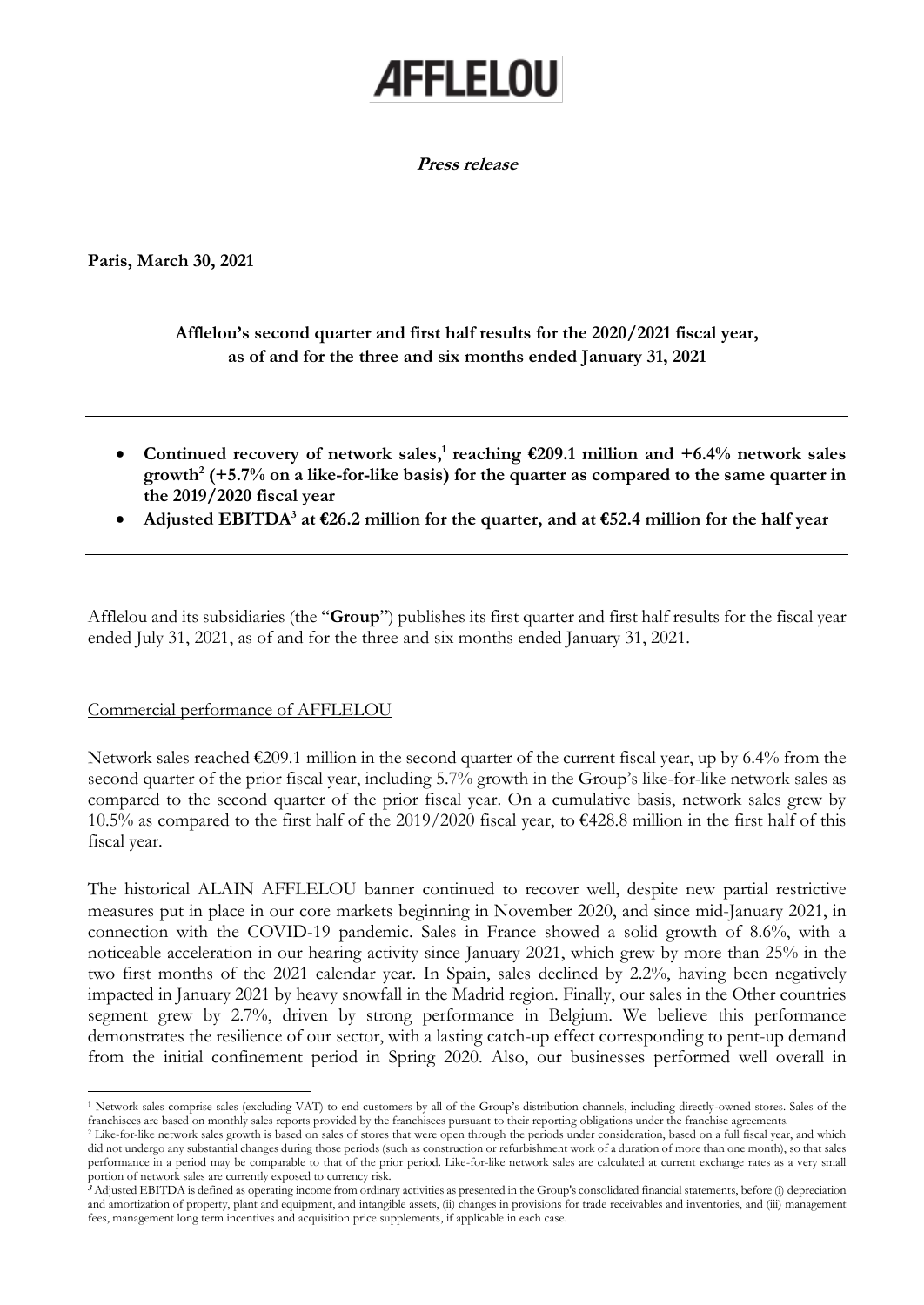November 2020, which we believe is the result of the largely non-discretionary, healthcare nature of most of the products we sell.

Finally since mid-January 2021, a set of new partial restrictive measures have been taken in France, with the lockdown of stores located in large shopping centers that are required to be temporarily closed representing 15% to 20% of our total network sales. Local confinements of the population have a limited impact on us, as our business is considered to be "essential", and we observe clear shift of customers who need to fill their optical prescriptions from stores that are closed to the stores that remain open, providing those stores with sales uplift of 10% to 15%.

The Group had 1,435 stores as of January 31, 2021, a net increase of eighteen stores as compared to January 31, 2020 and net increase of six stores as compared to July 31, 2020.

## Afflelou's financial performance

Adjusted EBITDA was nearly stable in the second quarter of the current fiscal year at  $\epsilon$ 26.2 million as compared to  $\epsilon$ 26.7 million for the same period in the prior fiscal year, and grew to  $\epsilon$ 52.4 million in the first half of the current fiscal year as compared to  $\epsilon$ 47.7 million in the first half of the prior fiscal year.

In France, Adjusted EBITDA was €21.3 million for the second quarter of the current fiscal year, at the same level as in the second quarter of the prior fiscal year, in spite of the impact on our directly owned stores of reduced footfall in large malls and tourist areas, such as the Champs Elysées. In Spain, Adjusted EBITDA declined by  $\epsilon$ 0.7 million to  $\epsilon$ 4.1 million in the second quarter of the current fiscal year as compared with  $\epsilon$ 4.8 million in the second quarter of the prior fiscal year, mainly due to the weather episode described above. Finally, Adjusted EBITDA in our Other countries segment rose by €0.1 million in the second quarter of the current fiscal year to  $\epsilon$ 0.8 million, thanks to the strong performance of our Belgian network.

The cash flows generated over the quarter, combined with the financial soundness of our franchisees, allowed us to reduce our net debt (adjusted for sublease liabilities) to  $\epsilon$ 399.2 million as of January 31, 2021, as compared to  $\epsilon$ 418.8 million and  $\epsilon$ 436.6 million as of January 31, 2020 and July 31, 2020, respectively.

Rachel Marouani, the Chairwoman of the Board of Afflelou Group stated "*While we are weathering new temporary partial restrictive measures due to COVID-19, the Group and its franchisees continue to perform strongly and we expect to continue to execute our growth strategy, supported by the non-discretionary, healthcare nature of most of the products we sell and by favorable tailwinds in the hearing aids sector in France."*

\* \* \*

#### **About Afflelou:**

Founded in Bordeaux in 1972 by Alain Afflelou, the Group is one of Europe's leading franchisors of optical products and hearing aids. In 2018, the Group operated the largest franchise network of optical products (in terms of store numbers) and the Alain Afflelou banner ranked third in France, in a historically fragmented market that includes many independent retailers. The Group has a long-standing presence in France, but also a strong foothold in Spain, where it operates the largest banner of optical products (in